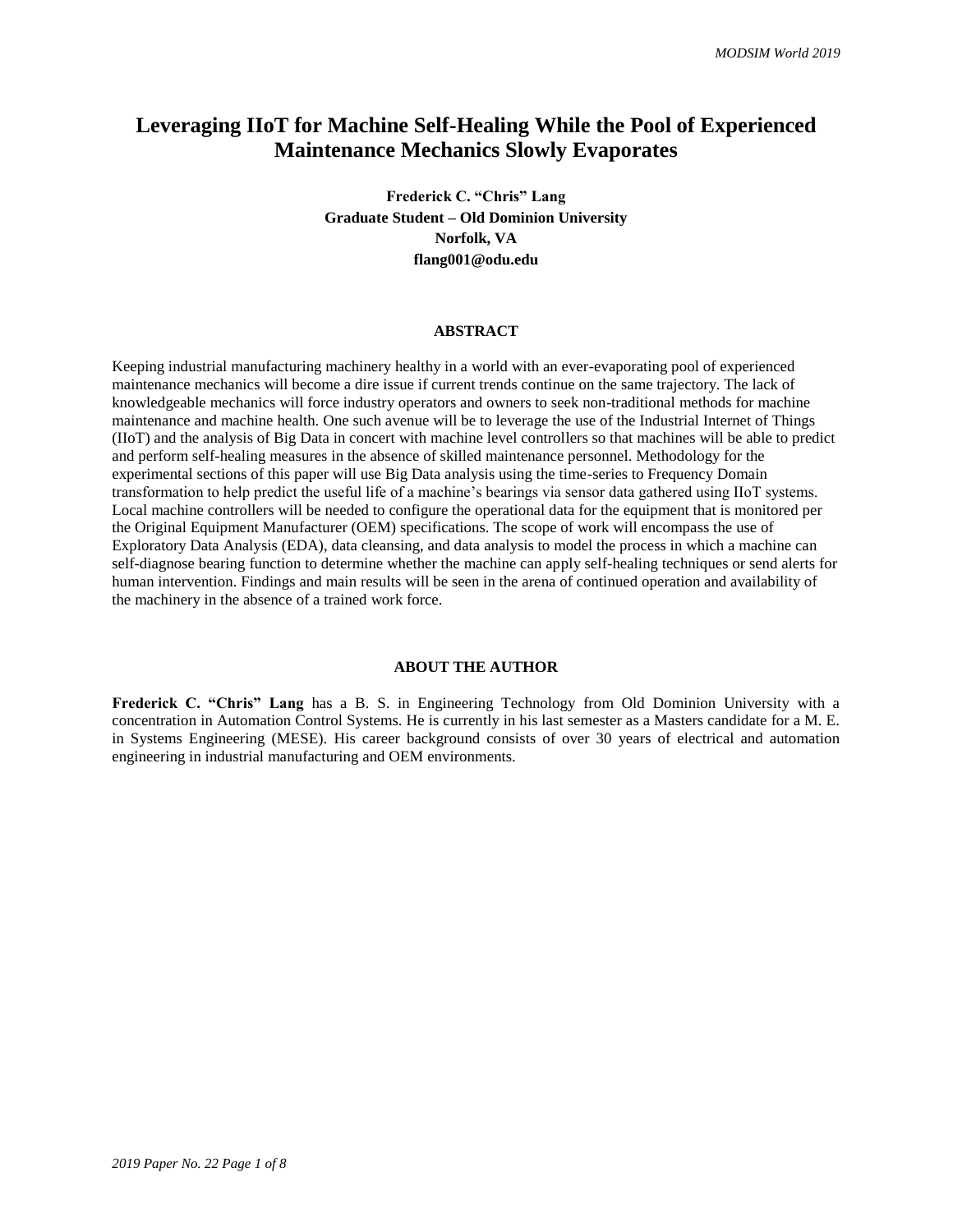# **Leveraging IIoT for Machine Self-Healing While the Pool of Experienced Maintenance Mechanics Slowly Evaporates**

**Frederick C. "Chris" Lang Graduate Student – Old Dominion University Norfolk, VA flang001@odu.edu**

## **INTRODUCTION**

In a statement by Tim Bleich, the president of the industrial recruiting company, Vector Technical, Inc., according to Barry (2018), "There's this tremendous transfer of knowledge that needs to happen but we don't have the people to get it done". This sentiment is repeated throughout the industrial arena. As the pool of skilled maintenance workers declines, the manufacturing industry is picking up. Also told by Barry (2018), where he notes Roger Sustar, owner of Fredon Corporation, a manufacturing plant for a wide variety of machine parts; "Everybody is seeing a big upswing in work and that work is causing us to try to keep things moving". The decline in experienced maintenance workers will force plant owners, plant operators and Original Equipment Manufacturers (OEMs) to outfit existing and newly constructed machinery with systems to ensure that the machines will keep operating in a healthy manner in the absence of qualified technicians. Part of these systems would implement Condition Based Maintenance (CBM). The CBM portion allows real-time monitoring of the equipment's devices via various types of sensors. This portion, in addition with mathematical modeling tools and local control systems will allow the machine to diagnose and apply data realized solutions on-the-fly to help with the machine health.

This paper will recommend a bifurcated hybrid approach to machine health and monitoring. One aspect will utilize the IIoT scheme for gathering high volume and complex sensor data. For instance, the high volume and rate for an accelerometer to measure the vibration rate of a bearing would be handled by data analytic software on either a local server or cloud via IIoT. The industrial internet as defined by Bruner (2013) is "this union of software and big machines — what you might think of as the enterprise Internet of Things, operating under the demanding requirements of systems" (p. 1). The second aspect will employ the proficiency of the local machine control platform for less data intensive prognostics and sensor input. The latter notion is echoed by Wilber (2018), where he writes "Device-level analytics have also gotten smarter. Rather than simple timers calculating a point of failure, algorithms run on devices to predict failure and adapt these predictions based on surrounding conditions". However, many devices, such as bearings, are mechanical and do not have an embedded electronic analytical calculating infrastructure. To accomplish this characteristic, sensors will need to be field installed on existing machines or installed by the OEM on the factory floor. The sensor(s) will then be connected to the machine's current controller platform. .

#### **EXPLORATORY DATA ANALYSIS**

The bearing dataset is from the accelerometers mounted on four bearing casings which held a spinning shaft at a constant 2000 rpm. The center two bearings are radially loaded with a 6000 lb load. The setup can be seen depicted in **Figure 1** below.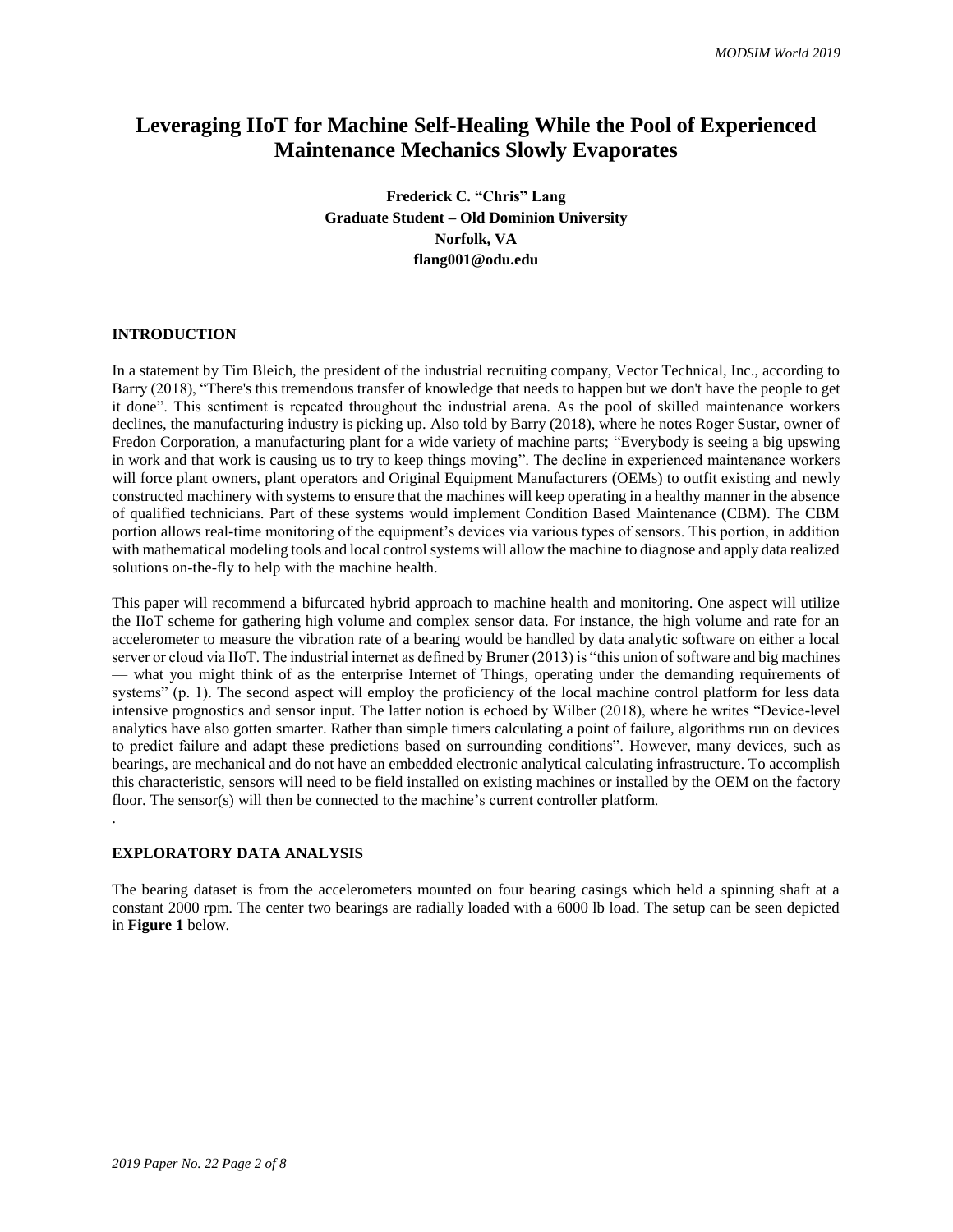

**Figure 1 Test Bed Setup (Adapted from Tobon-Mejia et al., 2011)**

The dataset used in this paper will focus on that of bearing #1 from the second test-to-failure found in (Lee et al., 2007). The complete dataset contains the acceleration data from one of the accelerometers affixed to each bearing mount. The sensors were sampled at a rate of 20kHz for one second at ten-minute intervals. The test covers a time range from 02/12/2004 10:32:39 to 02/19/2004 06:22:39. This yields a dataset of approximately 20,152,320 records. This is because each one-second interval of sampled data contains roughly 20,480 sensor scans. A plot with a smoothing line of the first one-second interval of the raw data using RStudio® is found in **Plot 1** below.



**Plot 1 Raw Data Plot of First One-second Interval**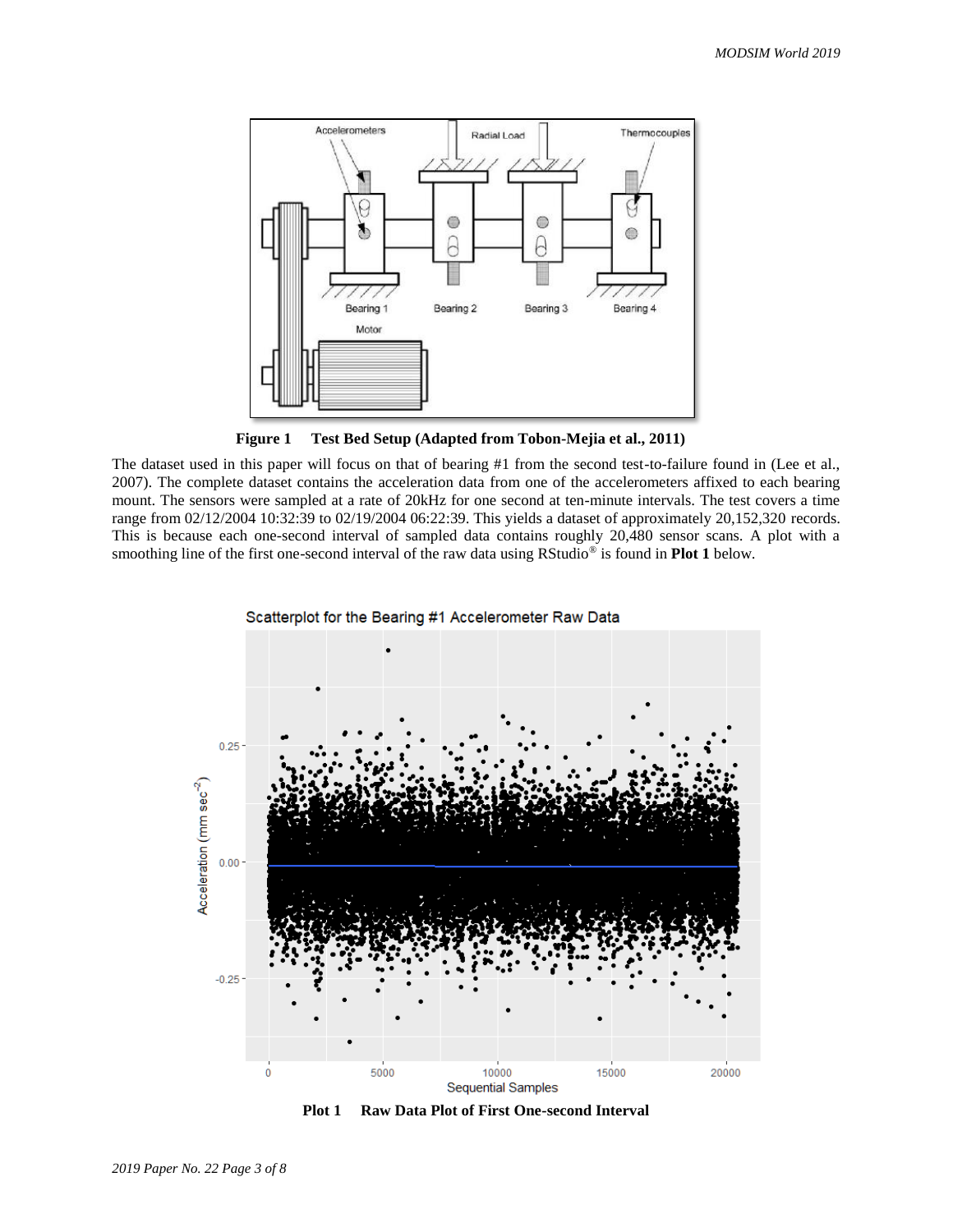As can be seen in the plot above, there is a huge amount of data that can be filtered out of the set that is not useful and extraneous. A table of the summary of the accelerometer mounted on bearing #1 for various datasets at the indicated stages of the test can be found in **Table 1** below.

|               | <b>Dataset</b><br>001<br>(Begin) | <b>Dataset</b><br>492<br>$(50\%)$ | <b>Dataset</b><br>590<br>$(60\%)$ | <b>Dataset</b><br>688<br>(70%) | <b>Dataset</b><br>787<br>$(80\%)$ | <b>Dataset</b><br>885<br>$(90\%)$ | <b>Dataset</b><br>982<br>(Fail) | <b>Dataset</b><br>983<br>(End) |
|---------------|----------------------------------|-----------------------------------|-----------------------------------|--------------------------------|-----------------------------------|-----------------------------------|---------------------------------|--------------------------------|
| Min.          | $-0.3860$                        | $-0.36900$                        | $-0.422000$                       | $-0.547000$                    | $-0.53500$                        | $-0.862000$                       | $-3.696000$                     | 0.000000                       |
| 1st Qu.       | $-0.0590$                        | $-0.05100$                        | $-0.061000$                       | $-0.066000$                    | $-0.06600$                        | $-0.081000$                       | $-0.261000$                     | 0.002000                       |
| <b>Median</b> | $-0.0100$                        | 0.00000                           | $-0.020000$                       | 0.000000                       | $-0.00200$                        | 0.000000                          | 0.020000                        | 0.002000                       |
| <b>Mean</b>   | $-0.0102$                        | $-0.00129$                        | $-0.002903$                       | $-0.002171$                    | $-0.00206$                        | $-0.002694$                       | $-0.001703$                     | 0.001857                       |
| 3rd Qu.       | 0.0370                           | 0.04900                           | 0.056000                          | 0.061000                       | 0.06300                           | 0.083000                          | 0.281000                        | 0.002000                       |
| Max.          | 0.4540                           | 0.37600                           | 0.410000                          | 0.518000                       | 0.48600                           | 0.933000                          | 3.501000                        | 0.005000                       |

**Table 1 Summary of Various Datasets for the Accelerometer on Bearing #1** 

#### **DATA CLEANSING**

The datasets were then cleaned up and the superfluous data was filtered out using the data captured from the  $1<sup>st</sup>$  to the 3<sup>rd</sup> quantile. The dataset was also sampled from the filtered set to reduce the sheer number of points in the set to one hundred samples. Plots of the sampled datasets for the first second of the test and the failure intervals are found in **Plot 2** and **Plot 3** below.



 **Plot 2 Sampled Plot of the First One-second Interval**



#### **ANALYSIS OF CLEANSED DATA**

The nine hundred and eighty-four separate datasets were then combined into a single dataset using Windows® PowerShell® so that an overall picture can be seen of the complete test. From the plot in **Plot 4** it is easy to see that as the test progressed to failure, the acceleration of the accelerometer increased significantly in both the positive and negative direction. Using this data one can predict when a bearing is approaching its failure "zone".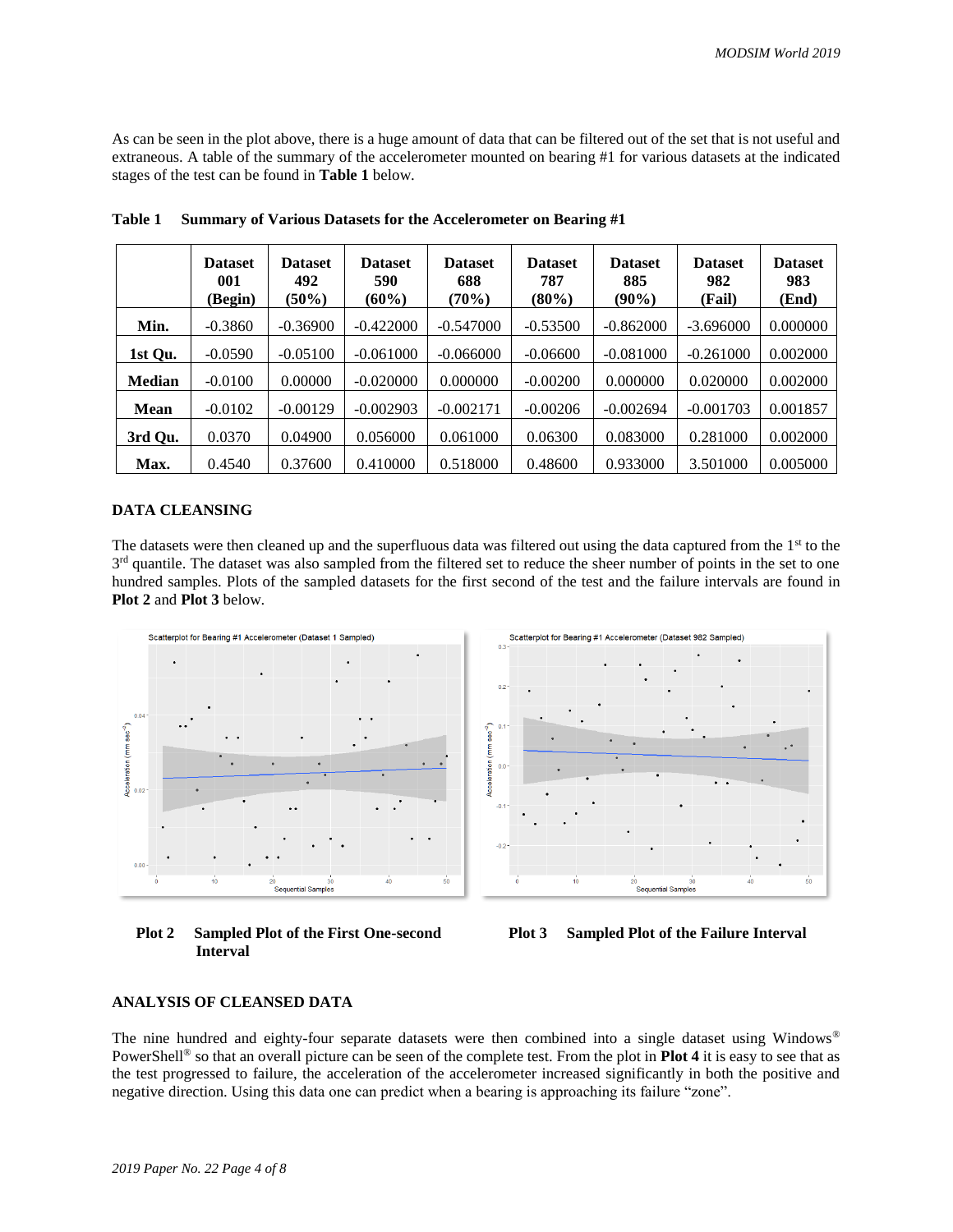

Looking over the sampled dataset in **Plot 4**, one can see that the magnitude of the acceleration steadily trends to increasing as time moves forward. This trend starts around the 60% mark of the test. One accepted method of analyzing a time-series dataset is by transforming the set into the frequency domain. This allows one to see the amplitude of the accelerations in relation to time elapsed.

According to Shumway & Stoffer (2017), "the concept of regularity of a series can best be expressed in terms of periodic variations of the underlying phenomenon that produced the series" (p. 167). To that end, and due to the large quantity of redundancies, the Fast Fourier Transform (FFT) can be used to quickly compute the amplitudes of the dataset over a time-series. The equation for the FFT is seen below in equation 1.

$$
|d(j/n)|^2 = \frac{1}{n} \left( \sum_{t=1}^n x_t \cos(2\pi t j/n) \right)^2 + \frac{1}{n} \left( \sum_{t=1}^n x_t \sin(2\pi t j/n) \right)^2 \tag{1}
$$

The implementation of the FFT for the first dataset of the accelerometer on bearing #1 in R can be seen below:

dataset001.fft <- fft(Dataset001Raw\$V1) dataset001.amp <- Mod(dataset001.fft[1:(length(dataset001.fft)/2)]) dataset001.freq <- seq(0, 10240, length.out = length(dataset001.fft)/2) plot(dataset001.amp ~ dataset001.freq, , main="Frequency Domain for Dataset001",xlab = "Frequency", ylab = "Amplitude",  $t = "1"$ )

One can see in **Plot 5** that the amplitudes are relatively below fifty for the majority of the plot with a few anomalies. **Plot 6** reveals that the amplitudes are starting to creep above the fifty mark around the hallway point of the bench test.

.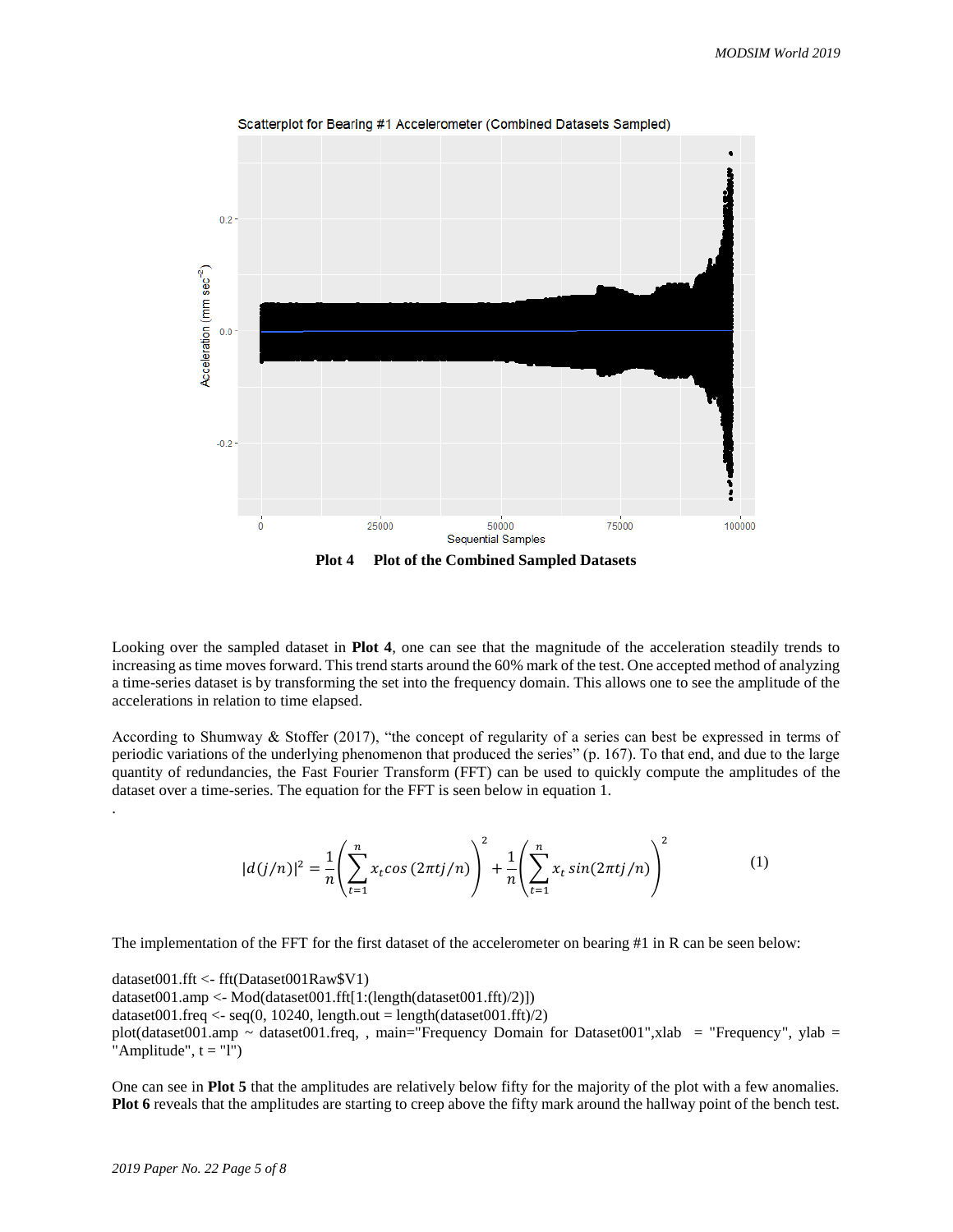Further along, in **Plot 7**, many amplitudes above the one hundred mark can been seen at the 60% mark of the bench test. This indicates the beginning of the degradation of the bearing. The degradation of the bearing can continue to be tracked into **Plots 8, 9,** and **10** as the bench test progresses.



**Plot 5 Frequency v. Amplitude Plot for First Data Segment**



**Plot 6 Frequency v. Amplitude Plot for 50% Data Segment**



**Plot 7 Frequency v. Amplitude Plot for 60% Data Segment**



**Plot 8 Frequency v. Amplitude Plot for 70% Data Segment**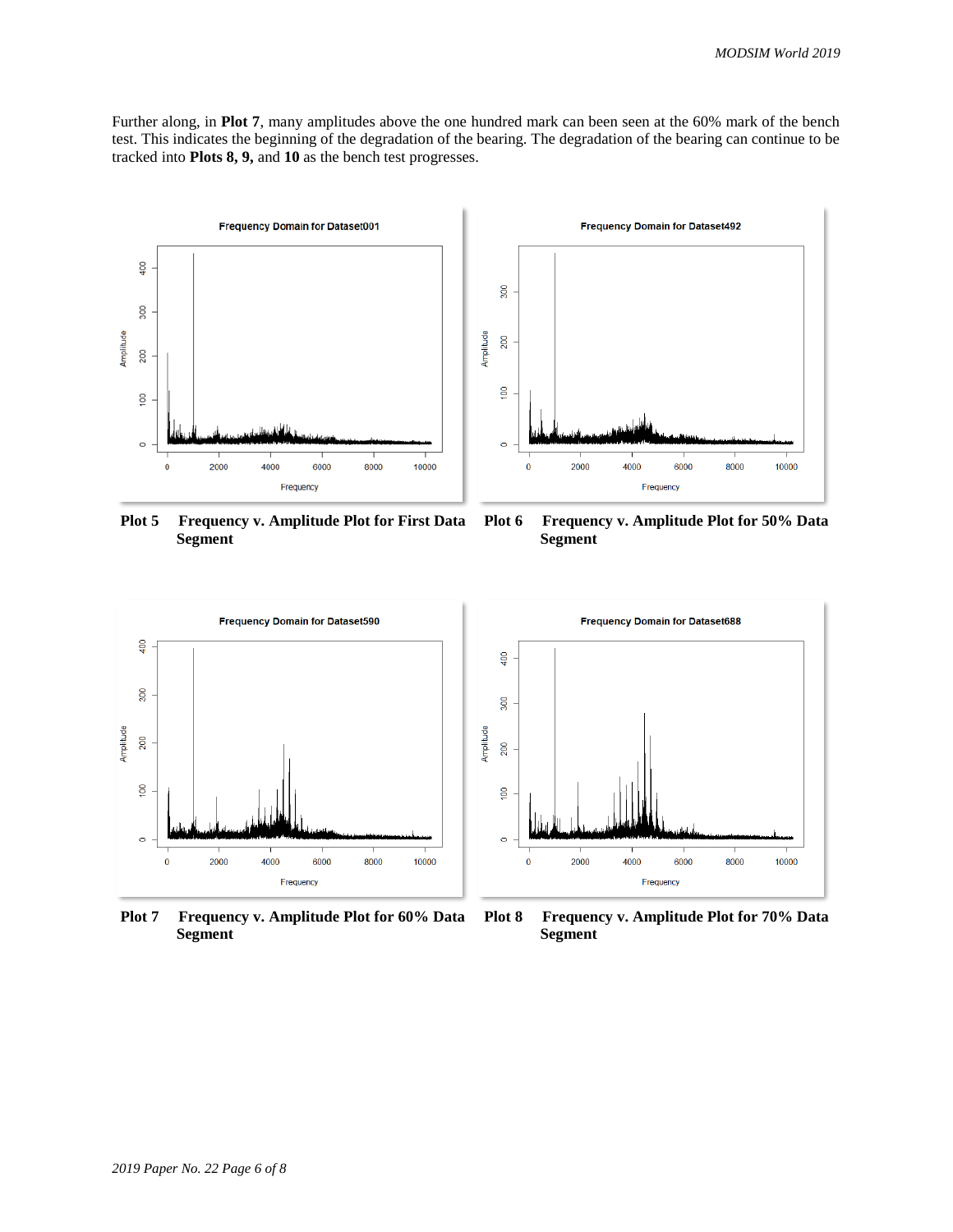

**Plot 9 Frequency v. Amplitude Plot for 80% Data Segment Plot 10 Frequency v. Amplitude Plot for 90% Data Segment**

The failure of the bearing can be seen in **Plot 11** as the amplitude soars to one thousand. This information can be used to determine when to send an alert to the system that the bearing is danger of failing. This can be done by determining the threshold in which the number of counts of amplitudes above the one hundred mark is exceeded. For instance, when the number of times the amplitude one hundred, 60% of the bearing life has been used. Conversely, only 40% of the bearing life remains. Finally **Plot 12** depicts the amplitudes of the machine after failure shutdown.



**Plot 11 Frequency v. Amplitude Plot for Failed Bearing Data Segment**



**Plot 12 Frequency v. Amplitude Plot for Machine Shutdown Data Segment**

#### **LOCAL MACHINE CONTROL AND INTERACTION**